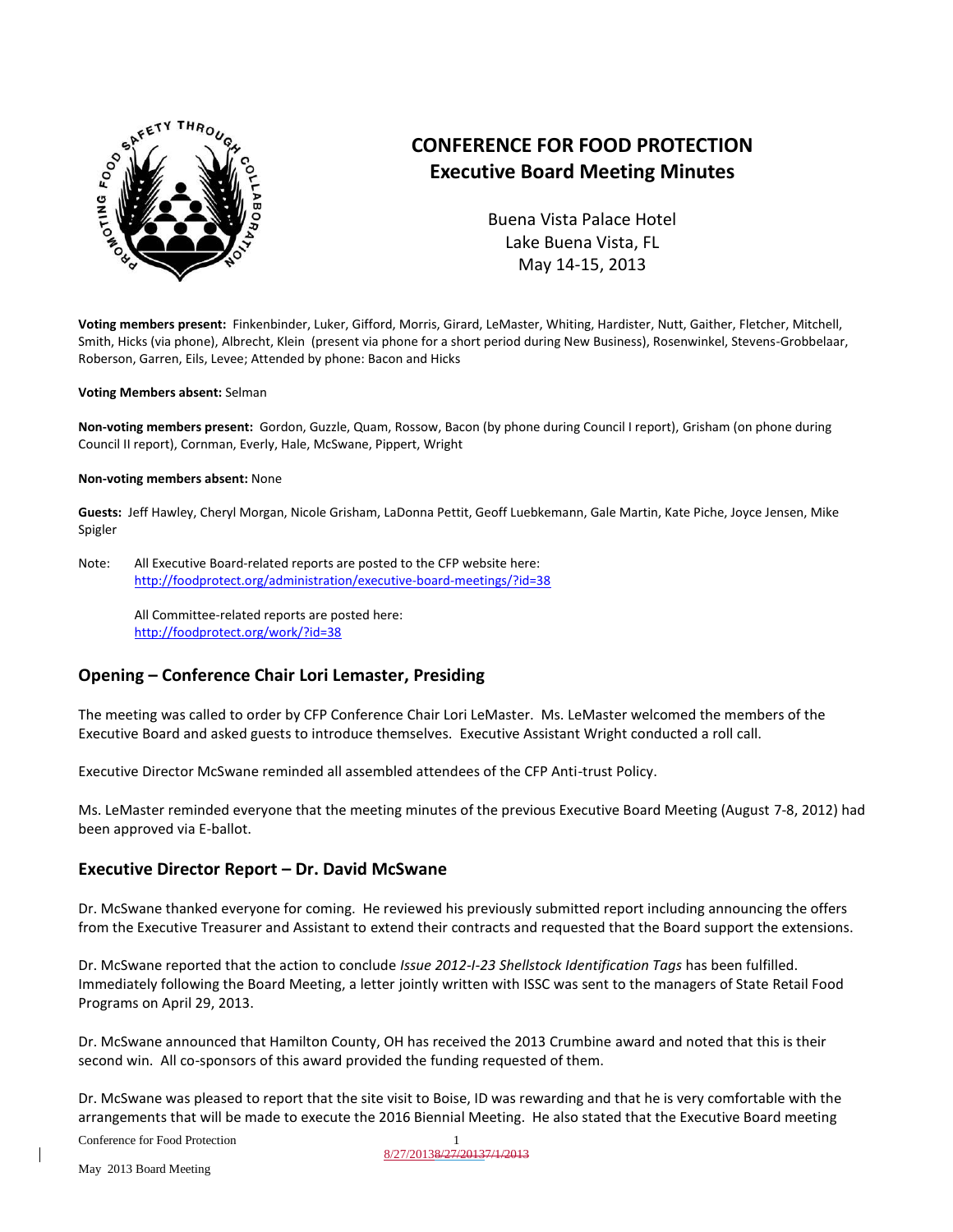scheduled for August 13-14, 2013 in Louisville, KY will be held as previously announced at YUM Global and KFC HQ. The deadline for reserving a hotel room at the reduced rate of \$97 plus taxes is **July 15, 2013**.

## **Executive Treasurer Report – Eric Pippert**

Eric Pippert reviewed his previously submitted report. He reminded the Executive Board about travel expenses and how important it is to submit an accurate estimate rather than ask for the maximum allowance. Submitted travel reimbursement requests indicate we may exceed budgeted allowance by \$700.

The CFP's ending balance for 2012 is in line with past years and shows a modest increase from 2011. Pippert stated that the Sponsorship Committee deserves a lot of credit for their work in getting the organization in a comfortable position. The development of the 2014 Budget will begin this summer and will be presented to the Board in August.

Mr. Pippert summarized the recommendations that came out of the Kern & Thompson financial audit. He and Terry Levee reviewed the two recommendations and the moves made toward fulfilling them. There was a discussion of online banking. Mr. Levee added that the auditor recommended it and the Audit Committee endorsed that recommendation. The Board generally agreed that Mr. Pippert should research online banking and transition toward it in future.

Auditor Cheryl Morgan of Kern and Thompson joined the meeting by phone. Mr. Pippert introduced her, asked her to provide a summary of her findings, and invited the Board to ask questions. Morgan reported that all financial controls were acceptable but made two internal control recommendations as described in Mr. Pippert's report and the Audit Report provided to the Executive Board.

Morgan recommended that CFP have some specific controls stated in the form of a written financial policy including such things as having a requirement for 2 signatures for checks over a certain amount. Ken Rosenwinkel asked if Morgan can provide examples to us that the Audit Committee can use in developing such a Policy. Ms. Morgan will share a similar template for that purpose.

Posted online are the financial reports for 2012, the Executive Treasurer Report, and the Audit-related documents.

## **Executive Assistant Report – Lisa Wright**

Ms. Wright reported that we currently have 519 members as follows:

Academics – 33 Consumers – 3 Regulators – 194 Regulated Industry – 150 Food Industry Support - 139

The plans for opening the Council Application Process was reviewed with the form being activated June 3 and then closed on July 8. Notifications to applicants must be made by October 1 following approval at the August Board Meeting. David Gifford will research whether those letters were sent out by the Council Chair or the Executive Director. Applicants are to be notified of selection and non-selection alike.

## **Old Business**

Sarah Klein joined the meeting by telephone. The ad hoc committee she is chairing to discuss *Issue 2012-II-38 Consumer Scholarships* has no report for this meeting but has plans for preparing one for the August Board Meeting.

Regarding Issue *2012-I-021 Notification of Consumers of Recall*, Girard distributed a written report to the Board that she then reviewed, summarizing the actions of an ad hoc committee created to make a recommendation on the disposition of this Issue. Kevin Smith says that the FDA is in data-collection mode on this process and will probably soon make an announcement in the Federal Register and call for comment. Smith will notify CFP Executive Director McSwane so we can

Conference for Food Protection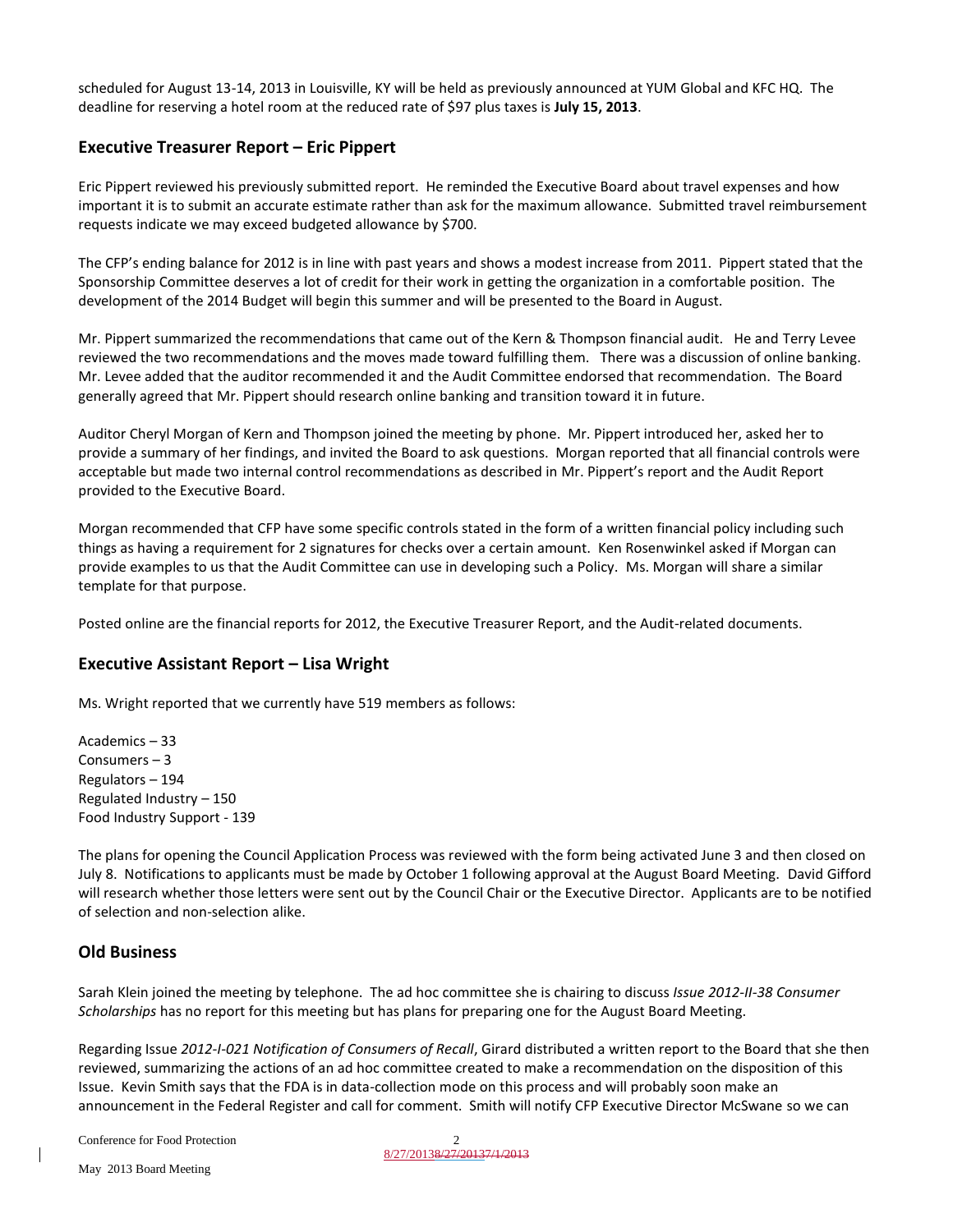eblast membership as recommended to solicit comments.



Sheri Morris moved and Larry Eils seconded a motion to acknowledge the ad hoc committee's report. The motion carried unanimously.

Terry Levee reported that the *Ad Hoc Committee on Standards for Documents Published on the CFP Website* chaired by Don Schaffner will provide a report at the August Board meeting.

## **Biennial Meeting Planning Update**

LaDonna Pettit, Conference Direct, thanked the Board and offered her full support in preparation for the Orlando Biennial Meeting in 2014. She offered to review banquet and AV arrangements for Orlando as a second set of eyes as we establish those.

Ms. Pettit reported that the previously approved Owyhee Plaza Hotel in Boise for our 2016 has been sold for condo conversion. A contract is being finalized with Boise Townplace Suites by Marriott.

Ms. Pettit reported that there are lots of changes occurring in the meeting and travel industry. There has been improvement in the last 6 months which makes room supply challenging. She advises that we begin to identify the city for 2018 as soon as possible to gives us flexibility in making favorable arrangements. The Mid-Atlantic region is the likely 2018 locale. Board members report that Virginia and Kentucky have both been actively involved with CFP and may provide us some good options.

## **Local Arrangements Committee – Michael Roberson and Lee Cornman**

Lee Cornman reported that they have had a series of meetings and have pulled in some local industries like Disney. The committee is just gearing up now as the Biennial Meeting is one year out. They are looking at doing a Florida reception at the hotel. All 3 primary food regulatory agencies in FL will participate.

Michael Roberson reported that they have many verbal commitments to provide financial support including support from the seafood, citrus, and other agricultural entities. The Committee will move forward with sponsorships pending discussions with Sponsorship Chair Orman. They have secured a supplier of canvas bags from Green Bag Company as an in-kind donation. The bright orange bags are being made now. The goody bags will be assembled by LAC at the Publix Corporate Office in Lakeland, FL; afterwards, the assembled bags will be delivered to the hotel.

Jeff Luebkemann from the Florida Restaurant Association stated that he is thrilled that the conference is honoring FL with the opportunity to host the Biennial Meeting.

Commissioner Putnam of the Florida Department of Agriculture and Consumer Services will likely be the keynote speaker. He is the co-author of FSMA and is a former US Congressman.

Ms. Cornman added that they are getting amazing cooperation from the hotel.

General discussion of 2014 arrangements ensued with the Board. LAC is identifying scribes, runners, and will look into the availability of Parliamentarians.

## **Council Reports**

#### *Council I Report –Brenda Bacon and Christopher Gordon*

Plan Review Committee has completed one of 2 charges. They are aggressively working on their documents. Kevin Smith notes that the Temporary Food Establishment document has different requirements that do not match the FDA Code. He suggested that it should be available as a word document for local customization and that the posted document should state

Conference for Food Protection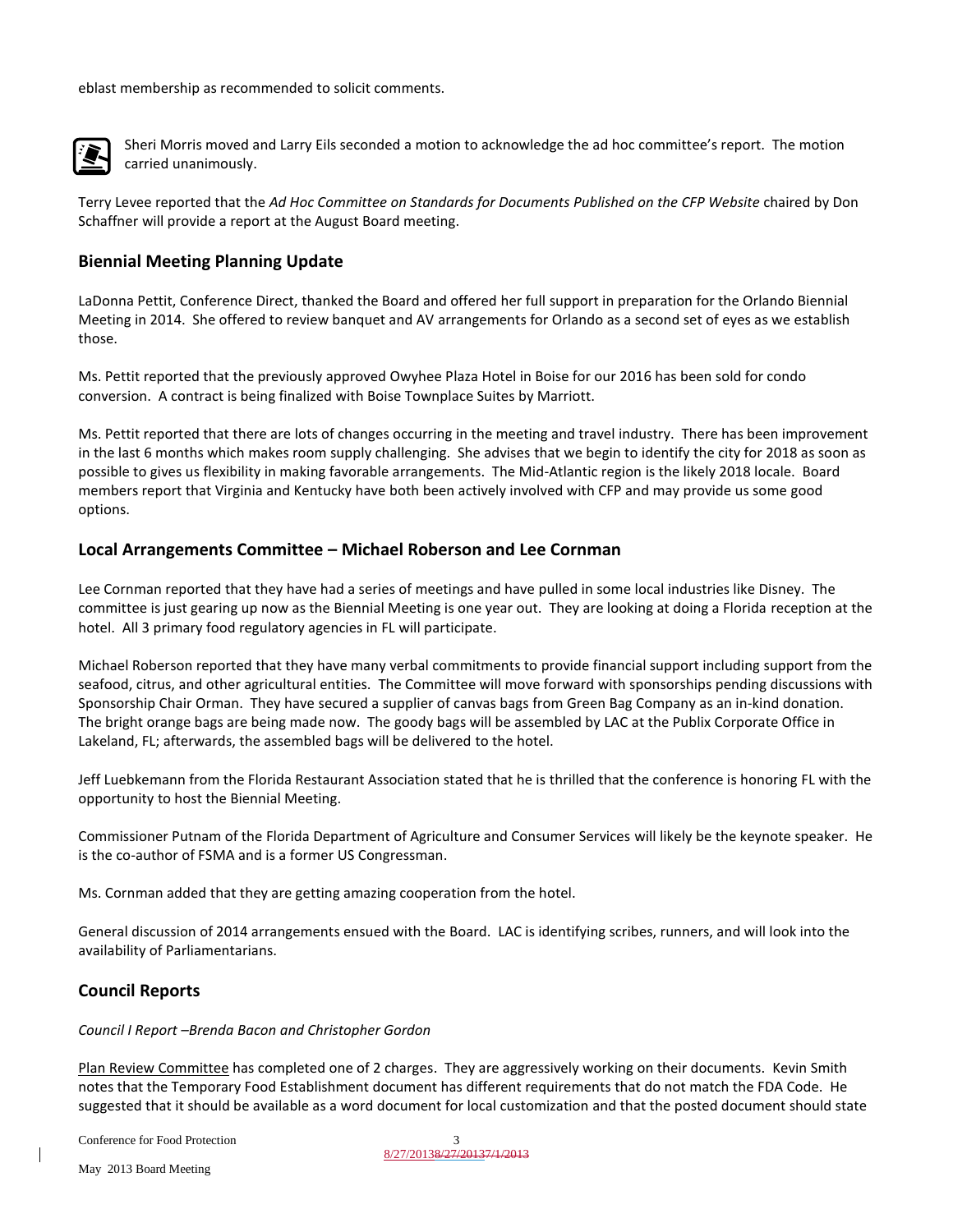it may not be entirely consistent with the code at outset. He stated that he is uncomfortable with the direction of the Committee with this document but doesn't want to minimize the amount of work they are doing.

Wild Harvested Mushroom Committee has 5 charges and they have completed the first one. The Committee has asked that the Board approve the recommended changes made in their report due to the costly initial charge made by the Council.



Julie Albrecht moved and Dean Finkenbinder seconded the motion to modify the Committee's charge #2 (see the Committee report). Motion carried unanimously.

Meat and Poultry Processing at Retail Committee has had 5 conference calls. They have formed 2 subcommittees and the charges are actively being processed. The HACCP document they are working with is owned by AFDO and their charge would not be completed as now stated and they will request that they invest time in working with AFDO to do what they can. Committee members John Hicks and Michael Roberson led this discussion. The Committee will rewrite charges which will then be submitted to Board via evote this summer. Everly recommended that the Committee provide the rationale for any change to charges.



Ken Rosenwinkel moved and Sheri Morris seconded motion to have the Committee rewrite the charge(s) and submit it to the Board for an evote within 30 days. The motion carried unanimously.

Beef Grinding Log Committee has met 4 times and completed the first charge.



Michael Roberson moved and Sheri Morris seconded a motion to acknowledge the Council I report including accepting the recommendation to post (when finalized) the Plan Review documents to the Committee-Developed Documents section on the website. The reports will be posted in both PDF and Word. Motion carried unanimously.

*Council II Report – Patrick Guzzle and Susan Quam*

Interdisciplinary Foodborne Illness Training is beginning to work on charges. The Board discussed the lack of action of this Committee over the last several years. It was suggested that the Chairs help to identify expectations and resources, and decide where to go.

Program Standards requests approval of a new roster. Chair Nicole Grisham (on phone) has worked hard to fill openings but has been unable to do so. Ms. Grisham also requested time at the Biennial Meeting to review the work of this Committee. She also requested consideration that this be made a standing committee.

The remaining Committees, Certification of Food Safety Regulatory Professionals, Standardized Data Collection and Electronic Reporting of Inspections requested no Board Action.



David Gifford moved and Michael Roberson seconded motion to acknowledge the Council II report with amendment to add Brian Nummer to the Program Standards Committee in place of an inactive member.

*Council III Report –David Gifford/Todd Rossow*

See the written report for details of the work of the 4 committees assigned to this Council.

Emergency Action Plan Committee has no requests for the Board.

Hand Hygiene Committee requested that the Board approve the modified member roster. They also asked if there is a way to do document sharing on the CFP website (No).

Listeria Retail Guidelines Committee requested approval of changes to their member roster.

Time as a Public Health Control Committee requested approval of changes to their member roster.

Conference for Food Protection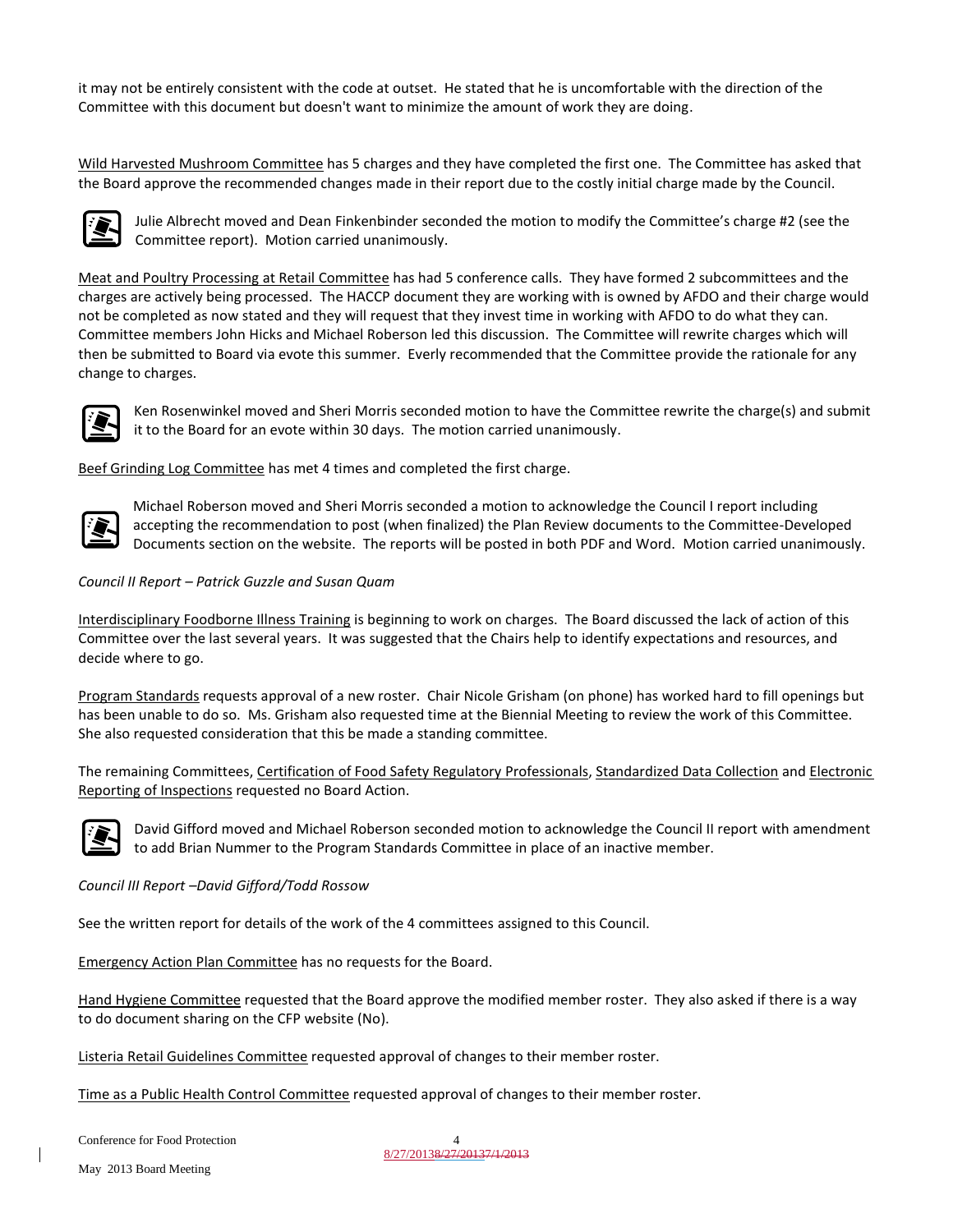

Lorna Girard moved and Michael Roberson seconded motion to acknowledge report including Committee roster changes. Motion carried unanimously.

David Gifford, Council III Chair and long time Board member, suggests that the Executive Board be cautious about changing Committee charges. Council Chairs need to caution Councils that Committees need realistic charges that can be achieved in the time they have.

## **Standing Committee Reports**

#### *Constitution and Bylaws – Lee Cornman*

The Committee has not yet been significantly active. Lee Cornman is developing straw proposals from which the Committee will work. She is researching what should be policy vs. Constitution & Bylaws entries. The Committee will look to formalize how we handle extracted issues. Ms. Cornman thinks it may be good to include the Issue submitter with a small board committee similar to how Girard has successfully managed these ad hoc committees in the past



Michael Roberson moved and Cassandra Mitchell seconded motion to acknowledge the Constitution & Bylaws Committee Report. The motion passed unanimously.

### *Food Protection Manager Certification Committee – Jeff Hawley and Christine Hollenbeck*

Jeff Hawley reported that the Committee is actively working on 2 of their 3 tasks. They continue to work with American National Standards Institute (ANSI) standards, keeping them maintained and up to date. They have formed a security evaluation workgroup. They met in Denver and developed a blueprint on how to move forward. The Committee also meets after this Executive Board meeting in Orlando.



Terry Levee moved and Ken Rosenwinkel seconded motion to acknowledge the Food Protection Managers Certification, Testing and Certification Report. The motion passed unanimously.

#### *ANSI-CFP Accreditation Committee (ACAC) – Joyce Jensen and Lee Cornman*

The Board's two ACAC representatives met 3 times via phone with the ACAC Committee. ACAC recognized the accreditation of 360 Training and voted to grant the three continuing companies their accreditation. We now have 4 organizations providing Food Protection Managers Testing and Certification to CFP standards. To clarify process, CFP creates the certification standard, ANSI accredits a body, and ACAC oversees the process.



Terry Levee moved and Jessica Fletcher seconded motion to acknowledge the ACAC report. The motion passed unanimously.

#### *Strategic Planning – James Mack and Todd Rossow*

Todd Rossow reviewed the survey results followed by discussion. Elizabeth Nutt advised evaluating statistical significance of responses before making changes. One identified concern was how can we do better at welcoming first-time attendees to the Biennial Meeting?



Terry Levee moved and Jessica Fletcher seconded motion to have a small ad hoc committee chaired by Chris Gordon to initiate some new member "welcome" ideas. Motion passed unanimously. (Marlene Gaither and Jessica Fletcher will join Mr. Gordon in this task)



Julie Albrecht moved and Michael Roberson seconded motion to acknowledge the Strategic Planning Report. The motion passed unanimously.

#### *Program – Julie Albrecht*

Julie Albrecht reported that the Committee has had two phone conferences. No subject matter experts have been contacted though several have been identified. The Board discussed whether there was a way to broaden the scope of the topic

Conference for Food Protection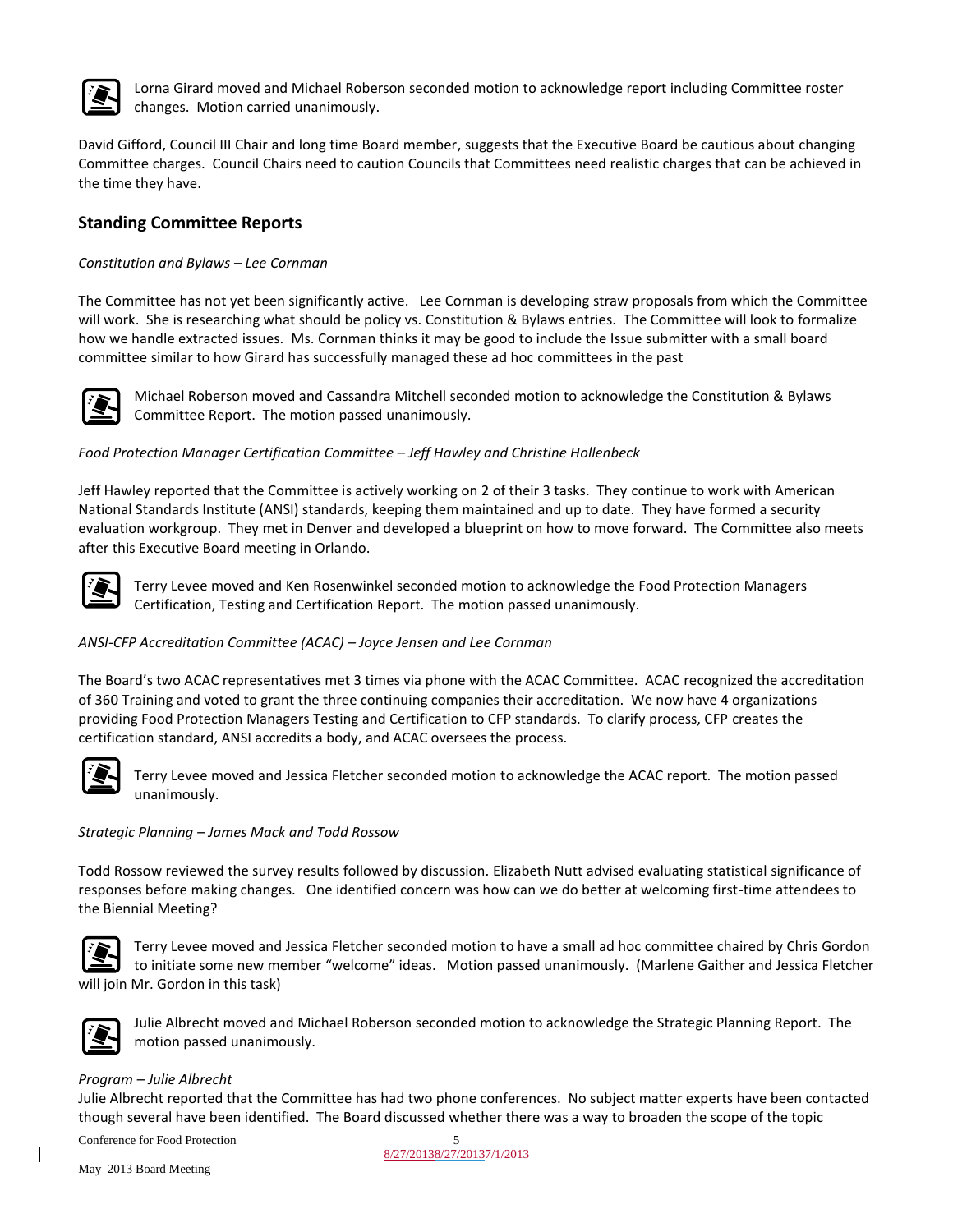(currently Seafood) to widen its appeal to the CFP audience.



Terry Levee moved and Ken Rosenwinkel seconded motion to acknowledge the Program Committee Report. The motion passed unanimously.

#### *Compensation Committee – Larry Eils*

Larry Eils reports that the Committee has had no business but will now work with the Executive Treasurer and Executive Assistant on their new contracts.



Lorna Girard moved and Jessica Fletcher seconded motion to acknowledge the Compensation Committee Report. The motion passed unanimously.

*Sponsorship Committee – Greg Orman*

Michael Roberson reported that he and Mr. Orman will sync their sponsorship levels at the current level.



Marlene Gaither moved and Cassandra Mitchell seconded motion to acknowledge the Sponsorship Committee Report. The motion passed unanimously.

#### *Issue – Vicki Everly and Aggie Hale*

Everly and Hale reviewed their detailed written report including the following: Committee Chairs met with Dr. McSwane to review many previously discussed concerns that have had no resolution. Issue Chairs will put together a proposal and report back in August as to what they recommend for changes. Committee Report and Roster format template concerns will be part of these recommendations. Also, the format for summary reports that Council Chairs give at Board meetings will be reviewed. They will advise on what they see as the best formats to use. Issue submittal instructions will be updated. The website is much improved but there are still technical difficulties at times.

David Gifford suggests a conference call with Conference Chairs and Vice Chairs, Council Chairs and Vice Chairs, Committee Chairs and Vice Chairs, and Issue Chairs maybe in mid-September to review the Issue calendar, expectations, samples, process, etc.

Kevin Smith suggests that a blast email be sent to the membership letting them know this process is underway.



Michael Roberson moved and Elizabeth Nutt seconded motion to acknowledge the Issue Committee Report. The motion passed unanimously.

#### *Audit – Terry Levee*

Terry Levee apologized for the late submittal of the Committee report. The Committee decided to focus on the professional Audit and endorse the recommendations within. Discussion ensued on having the Audit committee conduct quarterly review of banking activities and recommend this be included in yet-to-be developed policy. Lee Cornman stated that she is researching what should be policy versus a Constitution & Bylaws item. Larry Eils (as a former Constitution and Bylaws Chair) supports that these be policy statements (approved by Board) rather than be Constitution and Bylaws items requiring Issue submission. The Board needs to ensure that Chair Position of the Audit Committee is constantly filled. The Audit Committee will work closely with the Executive Director and Treasurer to develop a Financial Policy as recommended by Auditor Morgan.

No motion to acknowledge this report was recorded.

*Guest Report – Mike Spigler, Food Allergy Research & Education (FARE)*

Mike Spigler reviewed the goals of his organization and the latest info about the prevalence of food allergens. This

Conference for Food Protection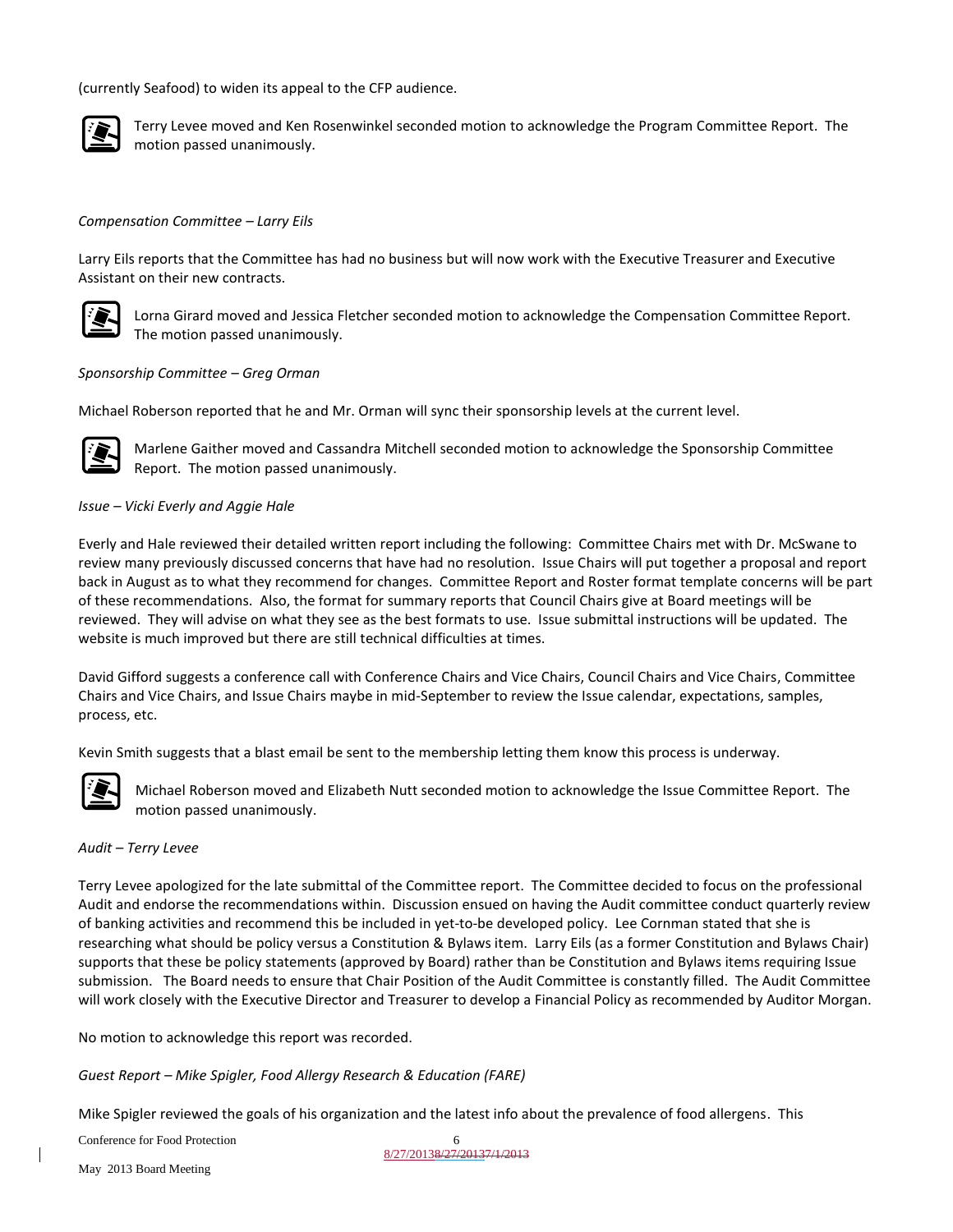PowerPoint presentation is posted to the Executive Board section of the May 2013 meeting.

#### **Federal Agency Reports**

#### *FDA – Kevin Smith*

Mr. Smith reported that there are many changes at FDA. The Center for Food Safety and Applied Nutrition (CFSAN) has experienced changes as a result of attrition. FDA's Office of Regulatory Affairs (ORA) has changed a lot. Linda Collins has retired and Alan Tart has moved into Linda's spot. The newly named Office of Partnership was formerly the Division of Federal-State Relations. Joe Reardon resigned from FDA and is now at NC Department of Agriculture. There are now 2 new Retail Food Specialists in the field and one new CFSAN member. Sharon Ferguson has retired and they are hoping to fill her Specialist position in Seattle soon.

CFSAN is hoping that the 2013 Food Code addendum will be released in June. The Food Safety Modernization Act (FSMA) comment period has been extended into September. CFSAN continues to promote good food safety management systems. The Risk Factor Study evolves, and they are planning to do another 10 yr study rotation.

CFSAN is wrestling with a new concept in food retailing - micro markets - unmanned video-surveillance retail food kiosks that can be accessed by member card/credit card. They are also dealing with the new challenge of regulating marijuana in foods.

Mr. Smith intends to be a part of a strategic plan - where the Conference wants to go. He will talk about FDA's MOU with CFP in August. It was written in 1992. We need to revisit what some of the agreements were and make revisions, and possibly do the same with MOU's with USDA and CDC.

The next revision of Program Standards is soon to be released. There is hope that small conference grants will again be available in 2014 to help subsidize regulatory attendees to the Biennial Meeting.

#### *USDA/FSIS –John Hicks (by telephone)*

John Hicks reports that in late December, 2012, USDA Posted a Notice related to ground-up poultry products. Comminuted poultry was newly defined. HACCP plans need to be amended accordingly. Sampling program will be expanded to include comminuted poultry. Failure of sampling will categorize the product as adulterated.

A Notice was reissued with instructions for verifying processes for ready-to-eat poultry products ensuring that establishments consider impact of adding ingredients to ready-to-eat poultry such as spices or raw vegetables. The establishment is required to reassess HACCP plans annually and alter the plan as needed.

A notice was issued on April 30th regarding allergens and appropriate labeling.

*Listeria Monocytogenes* quantitative risk analysis will be conducted in consultation with the Centers for Disease Control and prevention (CDC) and industry in retail deli's. Public meetings will be scheduled regarding this study.

#### **New Business**

The Fall Executive Board Meeting will be held on August 13-14, 2013 at Yum Global and KFC Headquarters, Louisville, KY. Board members will stay at the Seelbach Hilton hotel in downtown Louisville. Call 800-333-3399 to make your reservation. Identify yourself as a member of CFP to receive the \$97 per night plus taxes rate. **The cut-off date for making a reservation is July 15, 2013.** 

Yum will provide transportation between the hotel and meeting room and will provide transport from the hotel to the airport on the last day.

Conference for Food Protection

May 2013 Board Meeting